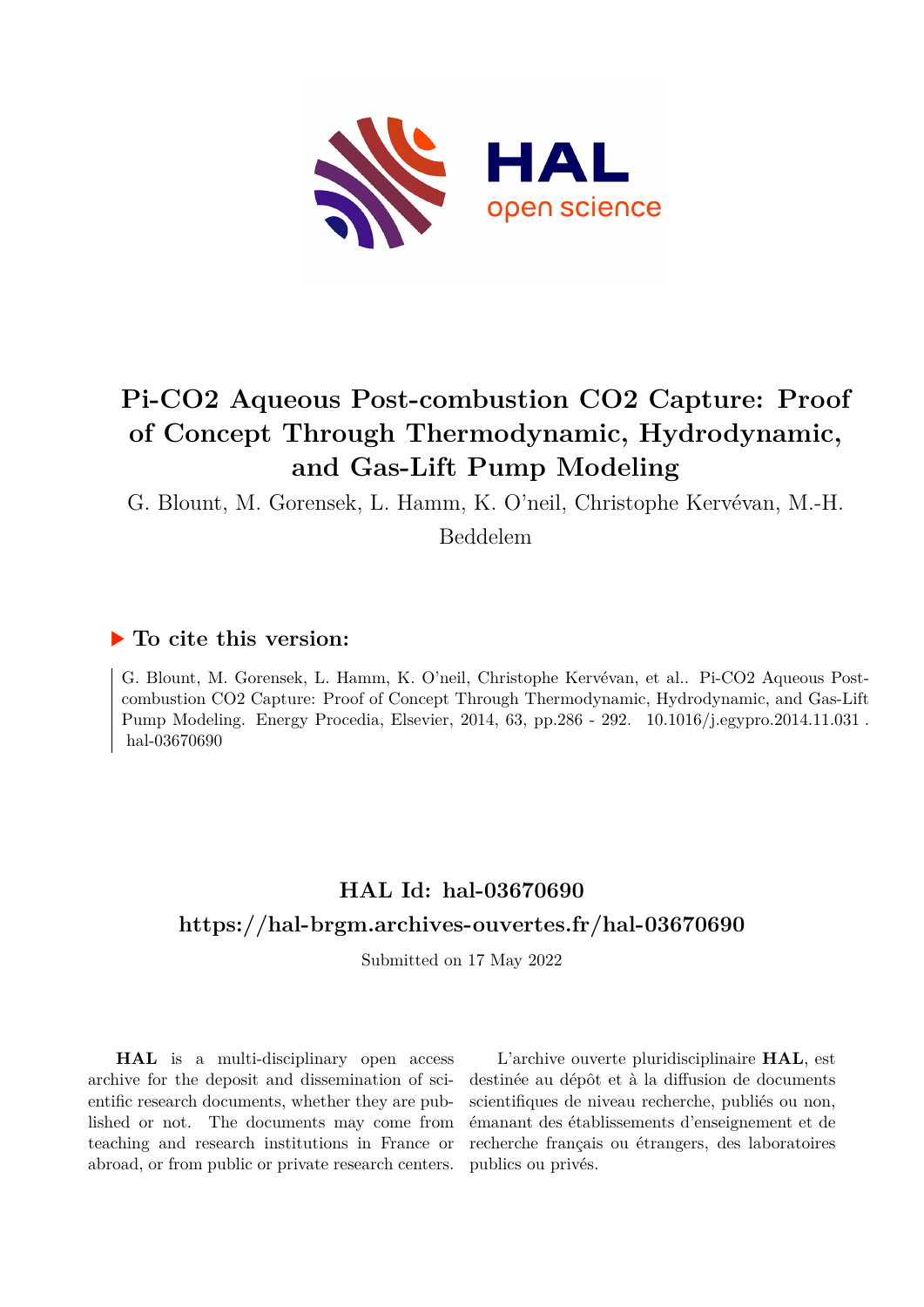



Available online at www.sciencedirect.com



Energy **Procedia** 

Energy Procedia 63 (2014) 286 - 292

## GHGT-12

# Pi-CO<sub>2</sub> Aqueous Post-Combustion CO<sub>2</sub> Capture: Proof of Concept through Thermodynamic, Hydrodynamic, and Gas-Lift Pump Modeling

G. Blount<sup>a</sup>\*; M. Gorensek Ph.D., P.E.<sup>a</sup>; L. Hamm Ph.D.<sup>a</sup>; K. O'Neil<sup>b</sup>;

C. Kervévan, Ph.D.<sup>c</sup>, M.-H. Beddelem<sup>d</sup>

*a Savannah River Site, and Savannah River National Laboratory, Aiken, SC 29808, USA b Partnering in Innovation, Inc., Orlando FL, USA* <sup>c</sup> BRGM, 3 av. Claude Guillemin, BP 36009, 45060 Orléans Cedex 2, France<br><sup>d</sup>CEC Semises, 3 av. Claude Cuillemin, BB 6420, 45064 Orléans Cedex 2, France *CFG Services, 3 av. Claude Guillemin, BP 6429, 45064 Orléans Cedex 2, France* 

#### **Abstract**

Partnering in Innovation, Inc. (Pi-Innovation) introduces an aqueous post-combustion carbon dioxide (CO2) capture system (Pi-CO2) that offers high market value by directly addressing the primary constraints limiting beneficial re-use markets (lowering parasitic energy costs, reducing delivered cost of capture, eliminating the need for special solvents, etc.). A highly experienced team has completed initial design, modeling, manufacturing verification, and financial analysis for commercial market entry. Coupled thermodynamic and thermal-hydraulic mass transfer modeling results fully support proof of concept. Pi-CO2 has the potential to lower total cost and risk to levels sufficient to stimulate global demand for CO2 from local industrial sources.

© 2013 The Authors. Published by Elsevier Ltd. (http://creativecommons.org/licenses/by-nc-nd/3.0/). (incp.//creativecommonistorg/neemsel/ey/network). © 2014 The Authors. Published by Elsevier Ltd. This is an open access article under the CC BY-NC-ND license

*Keywords:* Carbon Capture; Enhanced Oil Recovery; EOR; Greenhouse Gas; GHG; Carbon Dioxide; CO2; Dissolved CO2; Industrial Emission

\* Corresponding author. Tel.: +1-803-952-6470; fax: +0-000-000-0000 . *E-mail address:* Gerald.blount@srs.gov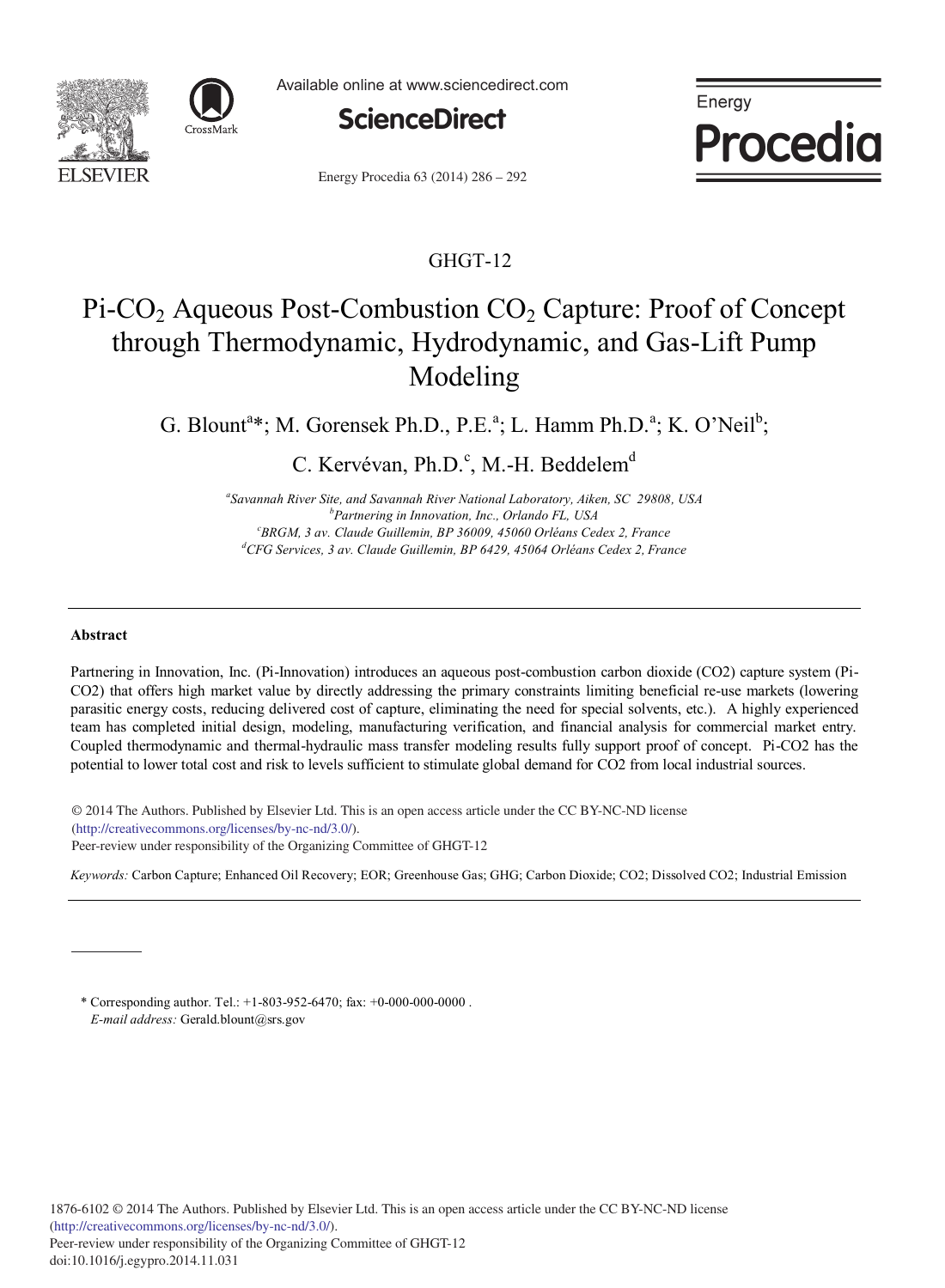#### **1. Introduction**

Partnering in Innovation, Inc. (Pi-Innovation) introduces Pi-CO2, a novel post-combustion aqueous-based carbon dioxide (CO2) capture system. Pi-CO2 is a patented method that uses well known processes and standard components to offer post-combustion CO2 capture with low parasitic energy, low delivered CO2 product pricing for the enhanced oil recovery (EOR) market, and no hazardous degradation by-products.

Although the Pi-CO2 system was initially designed for Enhanced Oil Recovery (EOR) applications, Pi-Innovation is also part of the CO2-DISSOLVED project team, funded by the ANR (French National Research Agency). The CO2-DISSOLVED project examines an integration of CO2 capture, geothermal heat production, and local CO2 storage for low to medium CO2 concentration industrial emissions [1]. In separate papers [2, 3] we assess the feasibility of integrating the Pi-CO2 technology as part of the CO2-DISSOLVED concept, exploring specific modeling results in the context of low emission concentrations.

After a short description of the general configuration of the system, this paper presents thermodynamic, hydrodynamic, and gas-lift pump modeling results demonstrating the viability of the Pi-CO2 concept in the context of EOR applications.

#### **2. Process description**

The system uses water as a physical solvent for the capture of CO2 from flue gas. The water is circulated through a closed loop absorber and pressure swing desorber that operate in a large diameter, deep, water filled shaft that is sealed on the bottom and sides. The shaft functions as a very deep tank to create a range of hydrostatic pressure; from atmospheric pressure to approximately 60 bar. The higher hydrostatic pressures support maximized CO2 solubility in water, and lower pressures promote pressure swing desorption. Figure 1 and the following process step discussion illustrate the general configuration of the system.



Figure 1 Generalized process steps for the Pi-CO2 system

The primary process steps are as follows:

- 1. Flue gas is compressed and introduced into a counter-current absorber located in a sealed deep large diameter shaft (under 25 - 60 bar hydrostatic pressure).
- 2. Hydrostatic pressure significantly increases the solubility of gases in water; CO2 is preferentially transferred to the water (physical solvent). The non-dissolved separated N2 rich gas fraction is diverted to the surface.
- 3. Heat from compression is transferred to the pressurized N2 rich gas stream from the absorber to recover compression energy with turbo-machinery.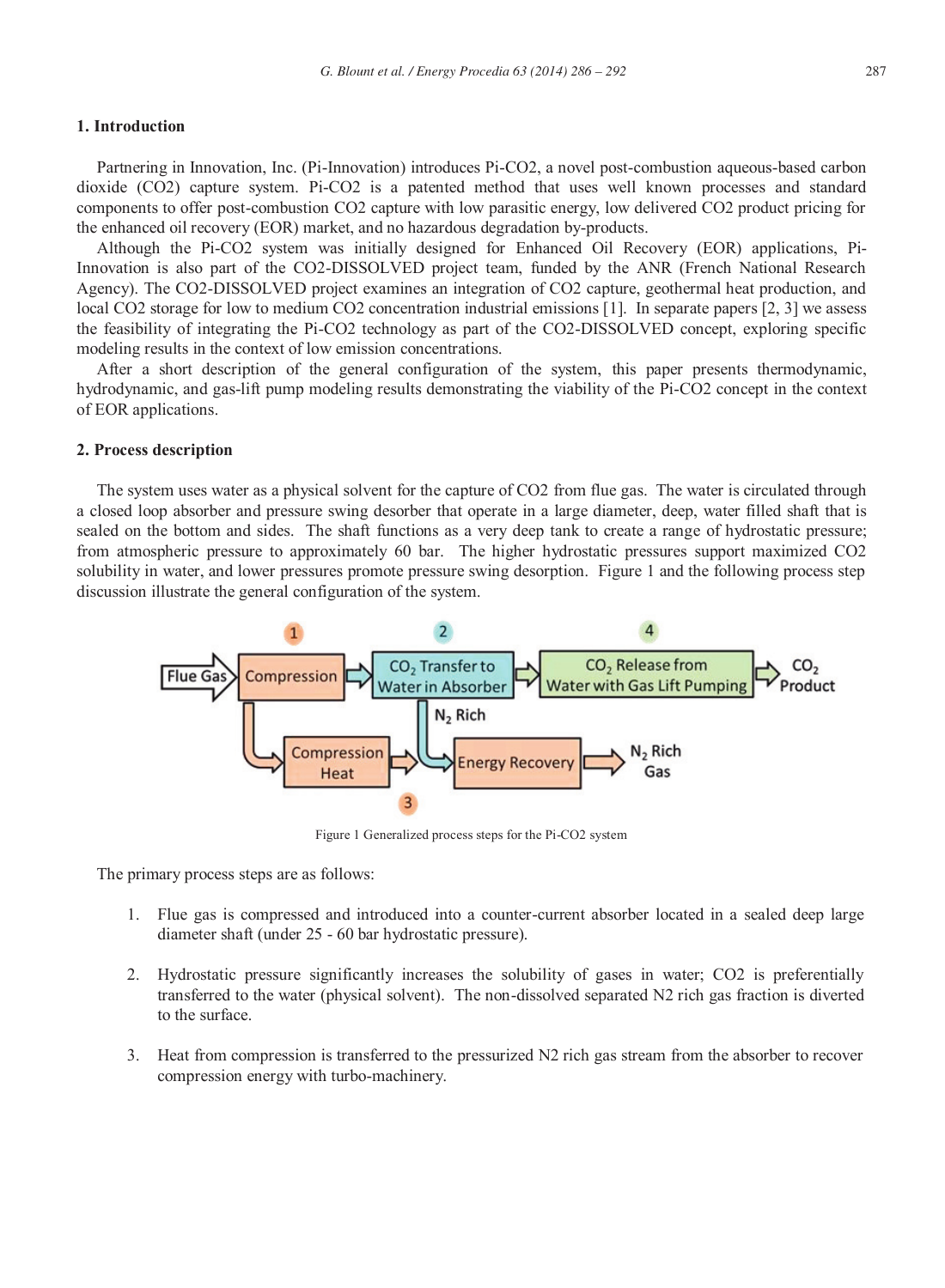4. CO2 effervesces from the water in the riser causing gas lift circulation to the surface, CO2 is extracted, and water is returned to the tank; CO2 product is compressed for delivery to the oil reservoir for enhanced oil recovery (EOR) via pipeline.

A simplified schematic of the configuration of the system in a large diameter deep shaft is shown in Figure 2. The figure shows the closed loop nature of the circulation, and the general position of the absorber and the riser pipe. The entry of compressed flue gas at approximately 60 bar (~600 meters depth), and the exit of the N2 rich stream for heating and energy recovery are also shown on the diagram.



Figure 2 Simplified configuration of system

#### **3. Process Modeling**

The process was modeled with Aspen  $Plus^{TM}$  to quantify energy consumers, heat transfer from compression to energy recovery, and energy producers. Energy consumers consist of flue gas compression and product compression, energy producers consist of expander turbines. The capture system is configured for energy conservation by linking consumers with producers. Pinch analysis was performed to for best use of the compression heat by expanders. The latest process flow of Pi-CO<sub>2</sub> includes integration of drive systems and additional energy recovery that further offset the energy and cost of  $CO<sub>2</sub>$  capture. Figure 3 is a simplified summary of an early version of the Pi-CO2 process showing energy demand in megawatts electricity (MWe) for consumers and energy offsets by producers in MWe for a 100MWe coal fired power plant with 82.2 metric tons/hour captured (MT/hr). Cooling targets for intercoolers and after coolers for compression are also shown as low pressure (LP), medium pressure (MP), and high pressure steam (HP) as megawatts thermal energy (MW<sub>th</sub>). These cooling targets are for excess heat not recoverable by producers.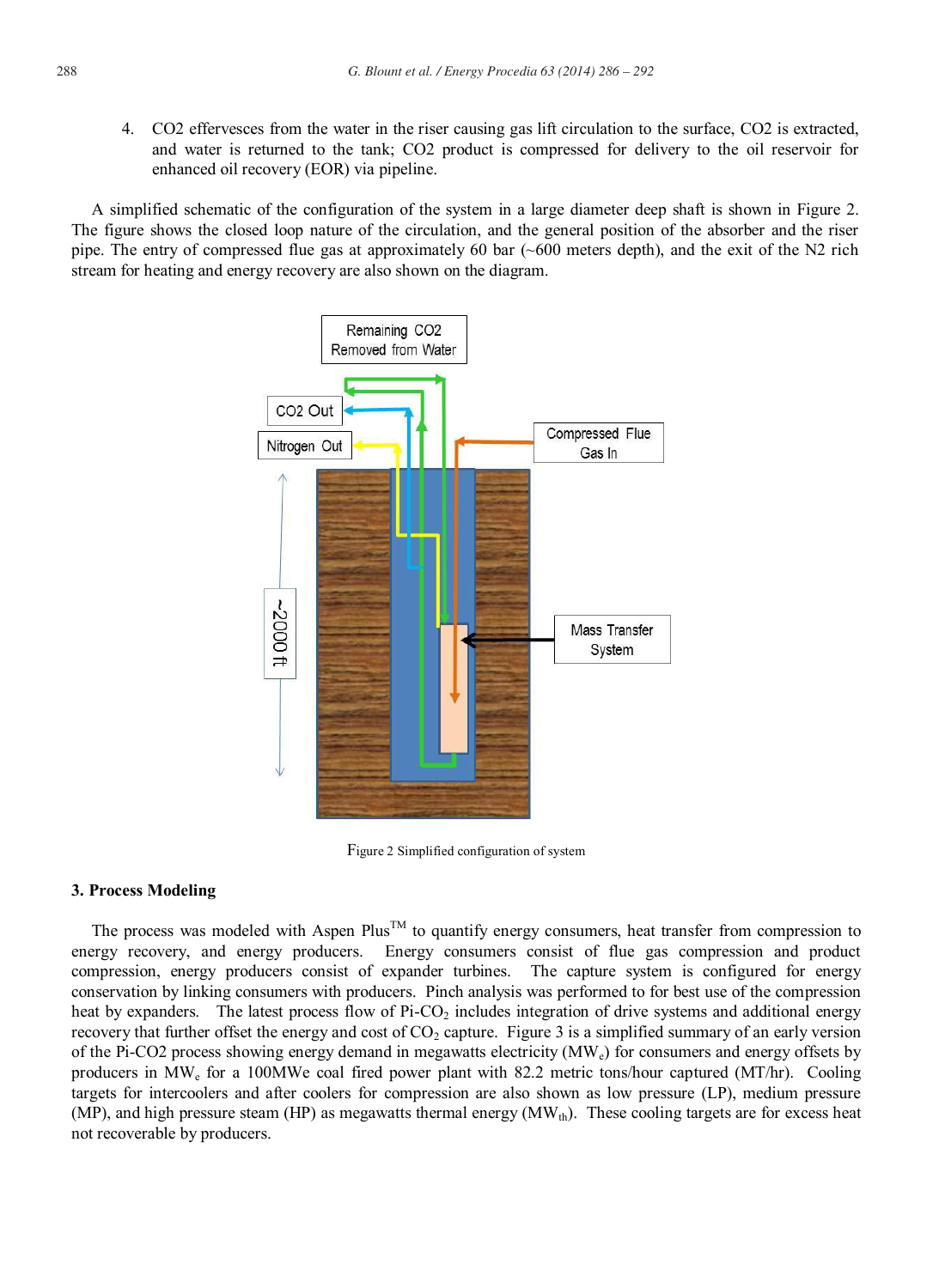| <b>Power requirements:</b>          |                                                       |              |                        |
|-------------------------------------|-------------------------------------------------------|--------------|------------------------|
| <b>Consumers</b>                    |                                                       | Producers    |                        |
| $CO-01$                             | 33.63 MW                                              | <b>TU-01</b> | 19.53 MW.              |
| <b>CO-02A</b>                       | 6.01 MW <sub>n</sub>                                  | <b>TU-02</b> | 20.64 MW               |
| <b>CO-02B</b>                       | 9.93 MW                                               |              |                        |
| <b>CO-02C</b>                       | 12.78 MW                                              |              |                        |
| <b>PP-01</b>                        | $0.46$ MW <sub><math>2</math></sub>                   |              |                        |
| $CO-03$                             | 10.01 MW                                              |              |                        |
|                                     | Net work including CO <sub>2</sub> compression.       |              | 32.64 MW               |
|                                     | Net work <i>excluding</i> CO <sub>2</sub> compression |              | 22.64 MW               |
| <b>Heating requirements:</b>        |                                                       |              |                        |
| Turbine preheat (recuperation only) |                                                       |              | $0$ MW <sub>th</sub>   |
| <b>Cooling targets:</b>             |                                                       |              |                        |
| Air cooling to 45°C                 |                                                       |              | 33.76 MW <sub>th</sub> |
| LP steam generation (125°C)         |                                                       |              | 3.781 MW.              |
| MP steam generation (175°C)         |                                                       |              | 4.200 MW <sub>th</sub> |
| HP steam generation (250°C)         |                                                       |              | 1.941 MW.              |

### 100-MW (82.2-MT/br. CO.) Coal-fired Power Plant Energy Summary

Figure 3 Early version of Pi-CO2 energy summary for a hypothetical 100MWe coal fired power plant

#### **4. Mass Transfer Modeling**

The transfer of CO2 from the compressed flue gas to the water phase is performed in a patented multistage counter current cascading absorber that has an entry gas pressure of ~60bar. Figure 4 illustrates a simplified single absorber stage; showing water and flue gas entry and CO2 enriched water and CO2 depleted gas exit. The CO2 depleted gas is directed down the absorber cascade. Houghton et al. [4] studied the transfer of CO2 to water under pressure in bubble columns. The absorber throughput for the Pi-CO2 system is far greater than most studies due to its large scale (diameter and length). Hills [5] investigated gas holdup behavior of bubble columns with high throughputs, and demonstrated that high gas velocities are achievable.

Drift flux modeling was used to evaluate the overall performance of the absorber for water velocity, void fraction, bubble diameter, bubble velocity, absorber dimensions, cascade attributes, water mass,  $CO<sub>2</sub>$  captured, and other parameters. A thermal-hydraulic drift-flux modeling approach is recognized in the literature as applicable for absorbers (Zuber and Findlay [6]; Wallis [7]; Lahey and Moody [8]; Collier [9]; Todreas and Kazimi [10]). Driftflux modeling indicates that a single multistage cascading counter current absorber in a large diameter shaft is capable of capturing  $\sim$ 100 metric tons/hour CO<sub>2</sub> with greater than 90% capture efficiency. The system is scalable with the addition or removal of stages. Pi-CO2 can be efficiently scaled to capture very high volumes of CO2.



Figure 4 Simplified absorber diagram showing entries and exits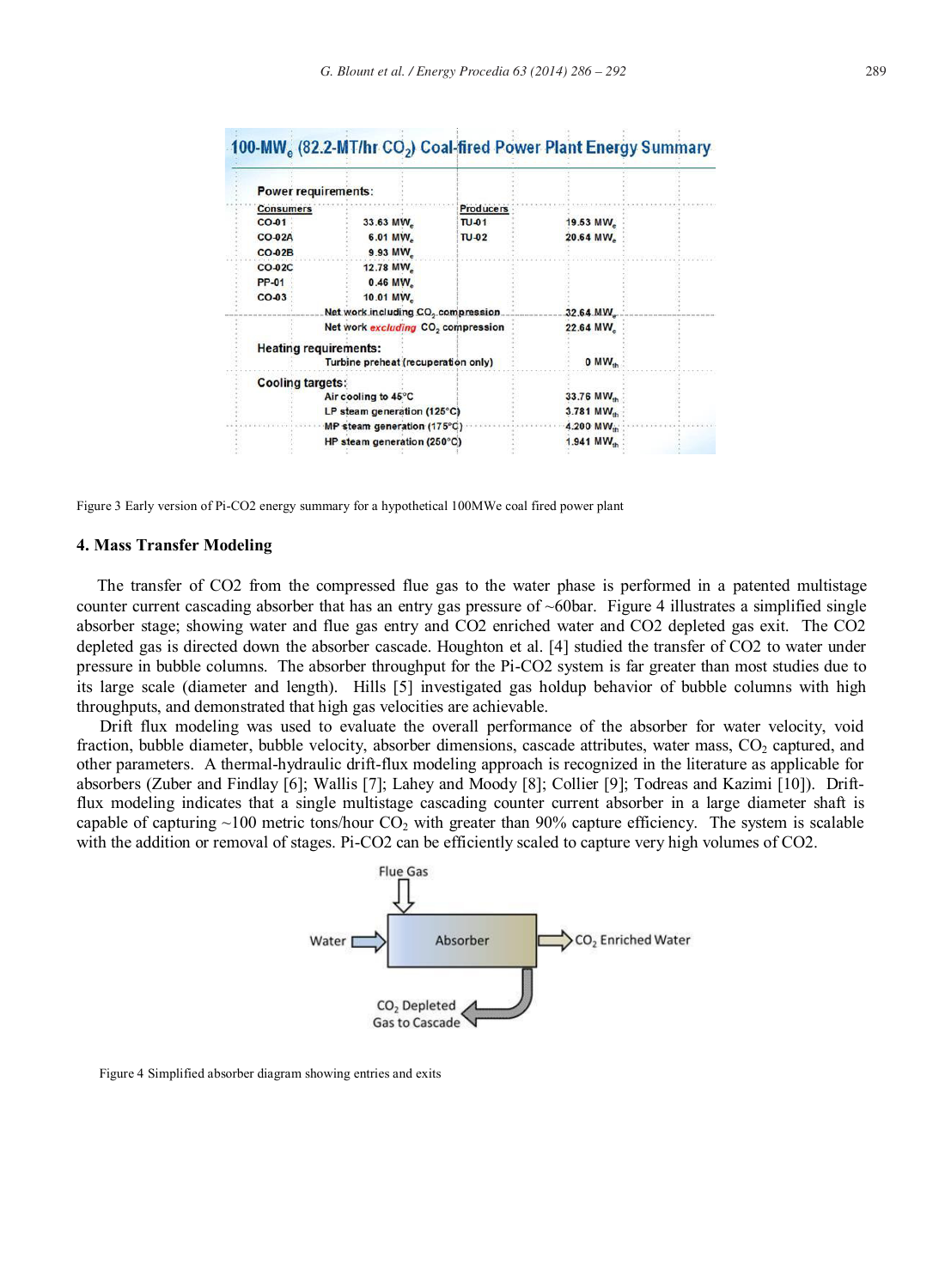The step wise absorption of  $CO<sub>2</sub>$  in the stage and cascade operating line with comparison to equilibrium conditions is shown below (Figure 5). CO2 concentration in the depleting flue gas is also illustrated with respect to the absorber cascade.



#### Thermal Hydraulic Drift Flux Model

Figure 5 Modeled CO2 absorption behavior in water using a multistage cascading absorber

#### **5. Simple Gas-Lift Pumping Modeling**

Water circulation in the Pi-CO2 capture process is closed loop and uses gas-lift pumping to move the water. The compression energy of the gases that dissolve in the water provides the pumping energy through gas effervescence as the water rises up the return line in lower pressure conditions. The effervescing gas eliminates the need for a gas bubbler which is used in typical gas-lift pumping, and improves pump efficiency due to the uniform distribution of the effervescence.

Fan et. al. [11] performed a series of relatively large scale gas-lift pump tests in a freshwater lake in China. The tests were performed with a range of bubbler designs, they maintained relatively high gas flow rates, pumped large quantities of water, and maintained a high submergence factor. The general configuration of these tests is similar to pumping conditions for the Pi-CO2 capture process except: 1) the scale is smaller in the test, 2) a bubbler was used, 3) the test system had relatively high pipe boundary effects, 4) the length of the riser pipe is shorter, 5) the Fan et al tests only operated under turbulent flow conditions. The highest pumping capacities are achieved under slug flow conditions common to gas lift pumps. Figure 6 is a graph showing a curve fit for some of the data derived by Fan et al. [11].



Figure 6 Fan et al.[11] data with natural log curve fit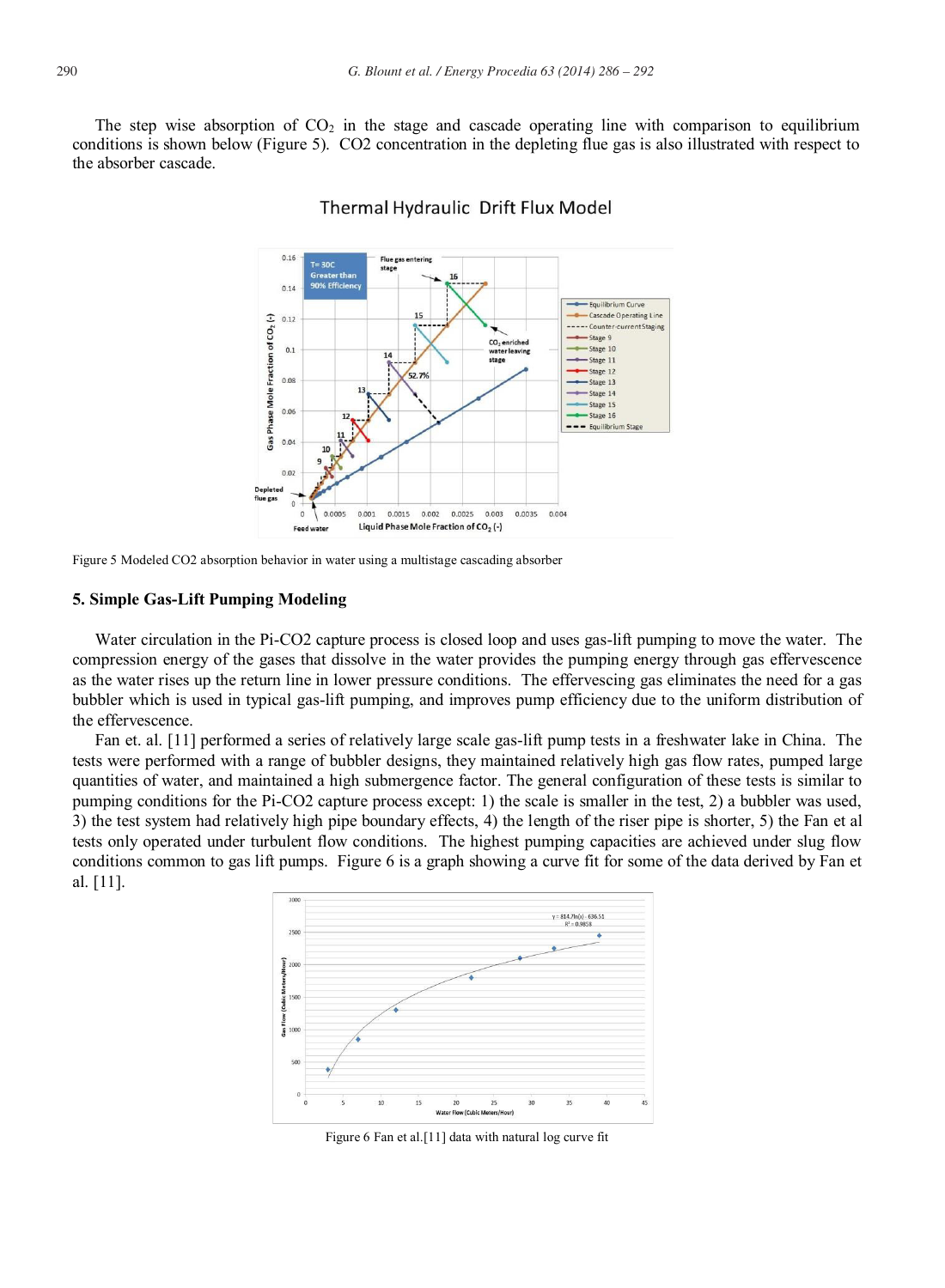When the empirical data from Fan et al. [11] is scaled for higher gas flow with the natural log curve  $(y=814.7\ln(x)-636.51; R2=0.98)$  it is possible to generate a range of pumping capacities based upon metric tons of CO2/hour that would be effervescing from the water. Figure 7 is a graph of effervescing gas versus capacity of the pumped water to capture CO2.



Figure 7 Effervescing gas versus capacity of the pumped water to capture CO2

The figure illustrates that a volume of 20 metric tons of effervescing CO2 per hour can pump a water volume capable of capturing approximately 100 metric tons of CO2 per hour. The efficiency of gas-lift pumps decrease when too much gas is introduced. This situation is illustrated in Figure 7 where the water pumping capacity for 100 metric tons per hour of effervescing CO2 is only 125 metric tons per hour.

A simplistic gas-lift pump modeling using empirical data derived from large scale pump tests indicate that it is possible to circulate sufficient volumes of water for capture of over 100 mt/hr. The modeling effort also indicates that it will be necessary to remove the excessive gas effervescing from the rising water to maintain optimum gas-lift pumping that circulates water in the CO2 capture system.

#### **6. Conclusions**

Process modeling with Aspen Plus<sup>TM</sup>, mass transfer modeling using a thermal-hydraulic drift-flux approach, and simple gas-lift modeling, indicates that a low total parasitic energy demand and high capture efficiency can be achieved with the Pi-CO2 aqueous CO2 capture system. The modeling also indicates that it is possible to construct a system with a capacity of approximately 100 metric tons per hour. Multiple shafts with cascading absorber systems and gas-lift pumping can be configured to achieve capture capacities compatible with CO2 capture on a very large anthropogenic release scale. The large potential capture capacity is consistent with the size of the EOR market. Further modeling with the most current Pi-CO2 design demonstrates that a high purity product of greater than 95% CO2 can be produced. Financial analysis indicates that a CO2 product can be captured, purified, compressed, and pipelined to reservoirs for EOR at a price equal to approximately 2.5% of crude oil value per 1000ft2 CO2 (crude oil at \$85/barrel).

Aspen Plus<sup>TM</sup> modeling of the system indicates that a product of greater than 95% CO2 can be produced with a parasitic energy demand of less than 25% while recovering approximately 90% of the CO2 from a coal based flue gas. The energy demand for system operation can be satisfied with a range of sources (electricity, steam, natural gas, process gas, etc.). Waste heat from a natural gas or process gas driven process can be recovered to significantly reduce overall energy cost.